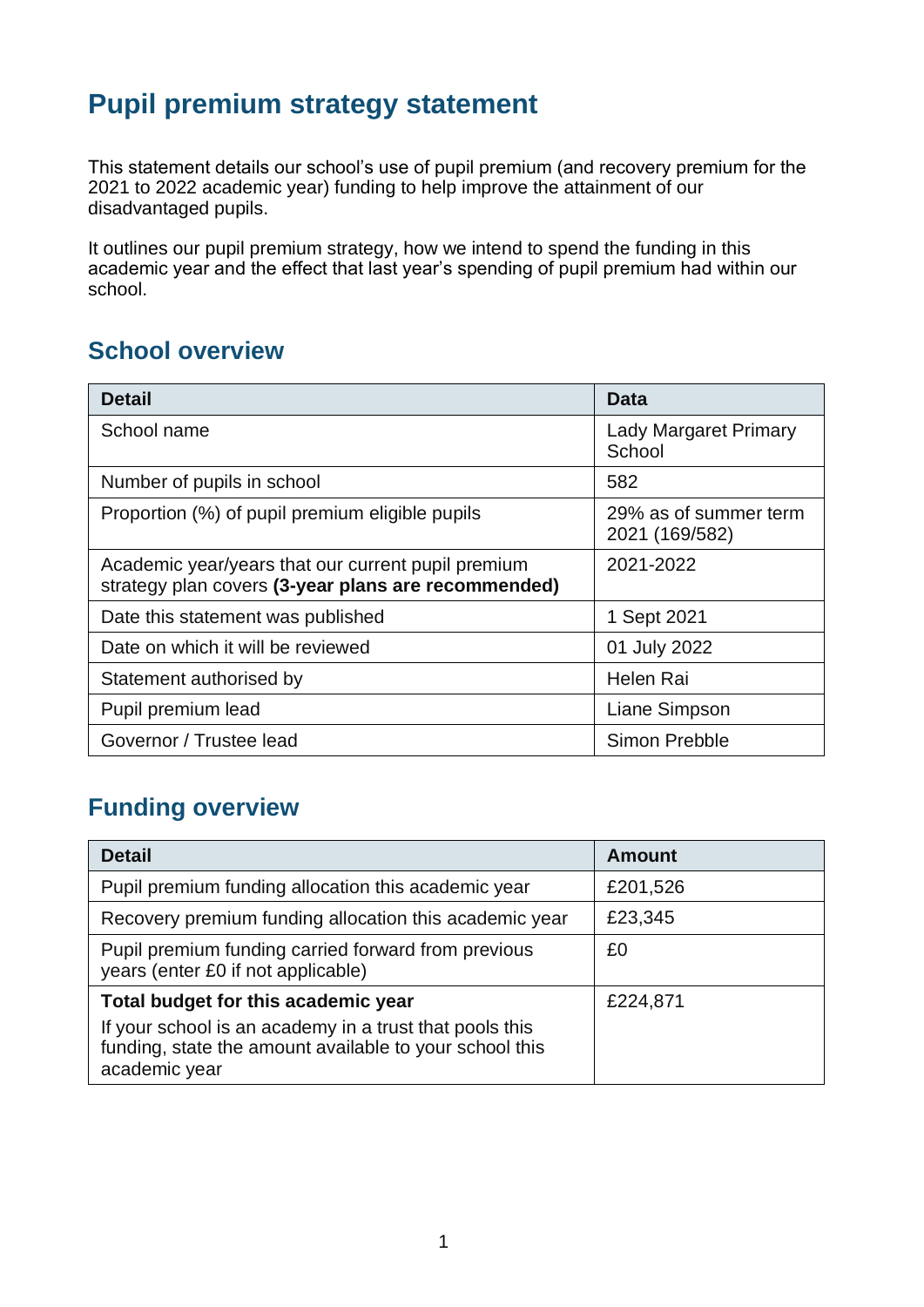# **Part A: Pupil premium strategy plan**

# **Statement of intent**

When making decisions about using Pupil Premium funding it is important to consider the context of the school and the subsequent challenges faced. This alongside research conducted by the EEF. Common barriers to learning for disadvantaged children, can be less support at home, weak language and communication skills, lack of confidence, more frequent behaviour difficulties and attendance and punctuality issues. There may also be complex family situations that prevent children from flourishing. The challenges are varied and there is no "one size fits all".

We will ensure that all teaching staff are involved in the analysis of data and identification of pupils, so that they are fully aware of strengths and weaknesses across the school.

#### **Principles**

- We ensure that teaching and learning opportunities meet the needs of all the pupils
- We ensure that appropriate provision is made for pupils who belong to vulnerable groups, this includes ensuring that the needs of socially disadvantaged pupils are assessed and addressed
- In making provision for socially disadvantaged pupils, we recognise that not all pupils who receive free school meals will be socially disadvantaged
- We also recognise that not all pupils who are socially disadvantaged are registered or qualify for free school meals. We reserve the right to allocate the Pupil Premium funding to support any pupil or groups of pupils the school has legitimately identified as being socially disadvantaged.
- Pupil premium funding will be allocated following a needs analysis which will identify priority classes, groups, or individuals. Limited funding and resources mean that not all children receiving free school meals will be in receipt of pupil premium interventions at one time.

#### **Demographic and School Context**

Lady Margaret Primary School is a community school in Southall, Ealing, West London. Years 1 – 6 are three-forms of entry and reception is two-form.

#### **Deprivation in the Lady Margaret area of Ealing**

The Index of Multiple Deprivation (IMD) 2019 is the official measure of relative deprivation for small areas (or neighbourhoods) in England. The IMD ranks every small area (Lower Super Output Area) in England from 1 (most deprived) to 32,844 (least deprived). For larger areas we can look at the proportion of LSOAs within the area that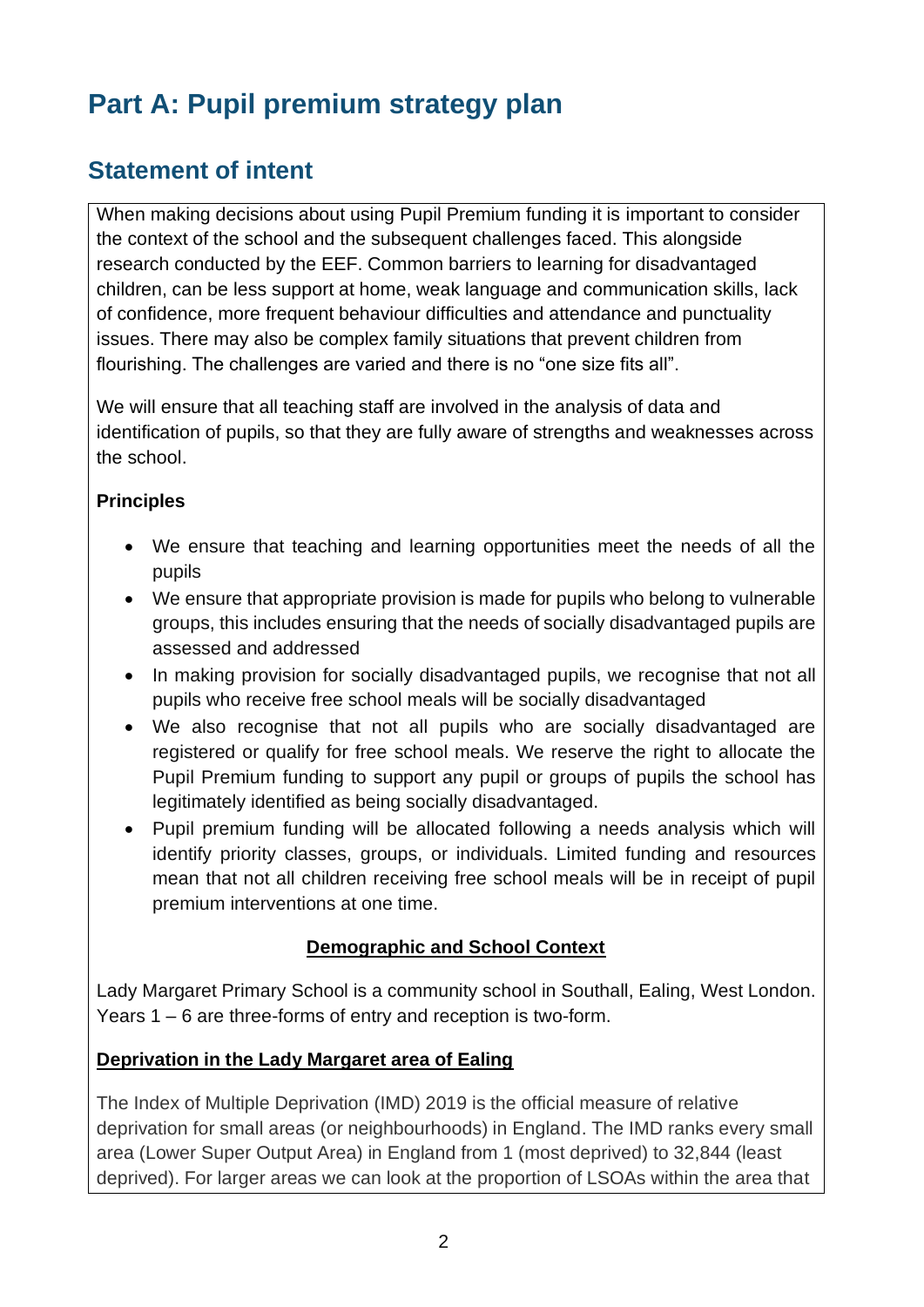lie within each decile. Decile 1 represents the most deprived 10% of LSOAs in England while decile 10 shows the least deprived 10% of LSOAs.



The map shows, the most deprived areas of Ealing fall mainly within the north-western and the eastern edges of the borough, in the areas of Northolt, Southall, and Acton.

#### **Our objectives**

- To narrow the attainment gap between disadvantaged and non-disadvantaged pupils nationally and within internal school data.
- For all disadvantaged pupils in school to exceed nationally expected progress rates to reach age related expectation at the end of Year 6 and thus achieve GCSEs in English and Maths
- For all our pupils to be given every opportunity to develop their cultural capital.

### **Achieving These Objectives**

- Ensure quality first teaching across the school.
- Targeted provision and smaller group settings which provide opportunities for accelerated progress.
- Provide opportunities for small group work with an experienced teacher/HLTA focussed on overcoming gaps in learning
- Provide  $1:1/1:2$
- Teachers provide additional lessons for targeted pupils
- Additional teaching and learning opportunities provided through trained LSAs or external agencies
- All our work through the pupil premium will be aimed at accelerating progress, moving children to at least age-related expectations.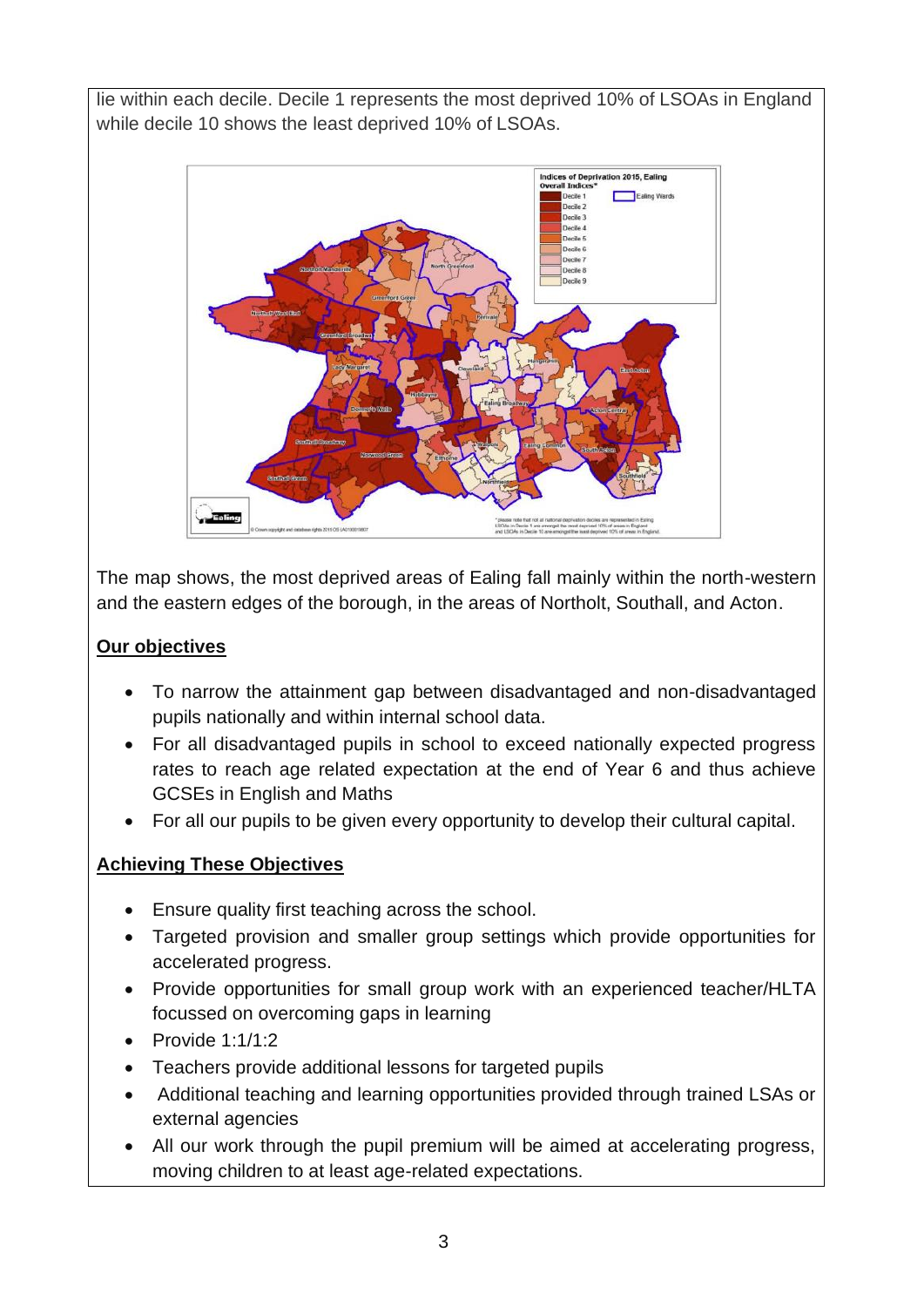- Pupil premium resources are to be used to target able children on Free School Meals to achieve Age Related Expectations
- Transition from primary to secondary and transition internally and into EYFS.
- Additional learning support.
- Pay for all activities, educational visits and residentials. Ensuring children have first-hand experiences to use in their learning in the classroom.
- Support the funding of specialist learning software.
- To extend PE provision
- To allow the children to learn a musical instrument and to sing in a choir.
- Behaviour and nurture support during lunchtimes by providing activities to engage and promote LMPS values and thus enhance learning.

This list is not exhaustive and will change according to the needs and support our socially disadvantaged pupils require.

# **Challenges**

This details the key challenges to achievement that we have identified among our disadvantaged pupils.

| <b>Challenge</b><br>number | <b>Detail of challenge</b>                                                            |
|----------------------------|---------------------------------------------------------------------------------------|
|                            | Poor language and communication skills                                                |
| $\mathcal{P}$              | Low attainment on entry to the Early Years Foundation Stage in all<br>areas           |
| 3                          | Attendance                                                                            |
| 4                          | Growing number of families living in poverty                                          |
| 5                          | A large proportion of pupils are working at stages A and B in English<br>proficiency. |

### **Intended outcomes**

This explains the outcomes we are aiming for **by the end of our current strategy plan**, and how we will measure whether they have been achieved.

| <b>Intended outcome</b>    | <b>Success criteria</b>                                              |
|----------------------------|----------------------------------------------------------------------|
| Progress in Reading        | Achieve above national average<br>progress scores in KS2 Reading (0) |
| <b>Progress in Writing</b> | Achieve above national average<br>progress scores in KS2 Writing (0) |
| Progress in Mathematics    | Achieve above national average<br>progress scores in KS2 Maths (0)   |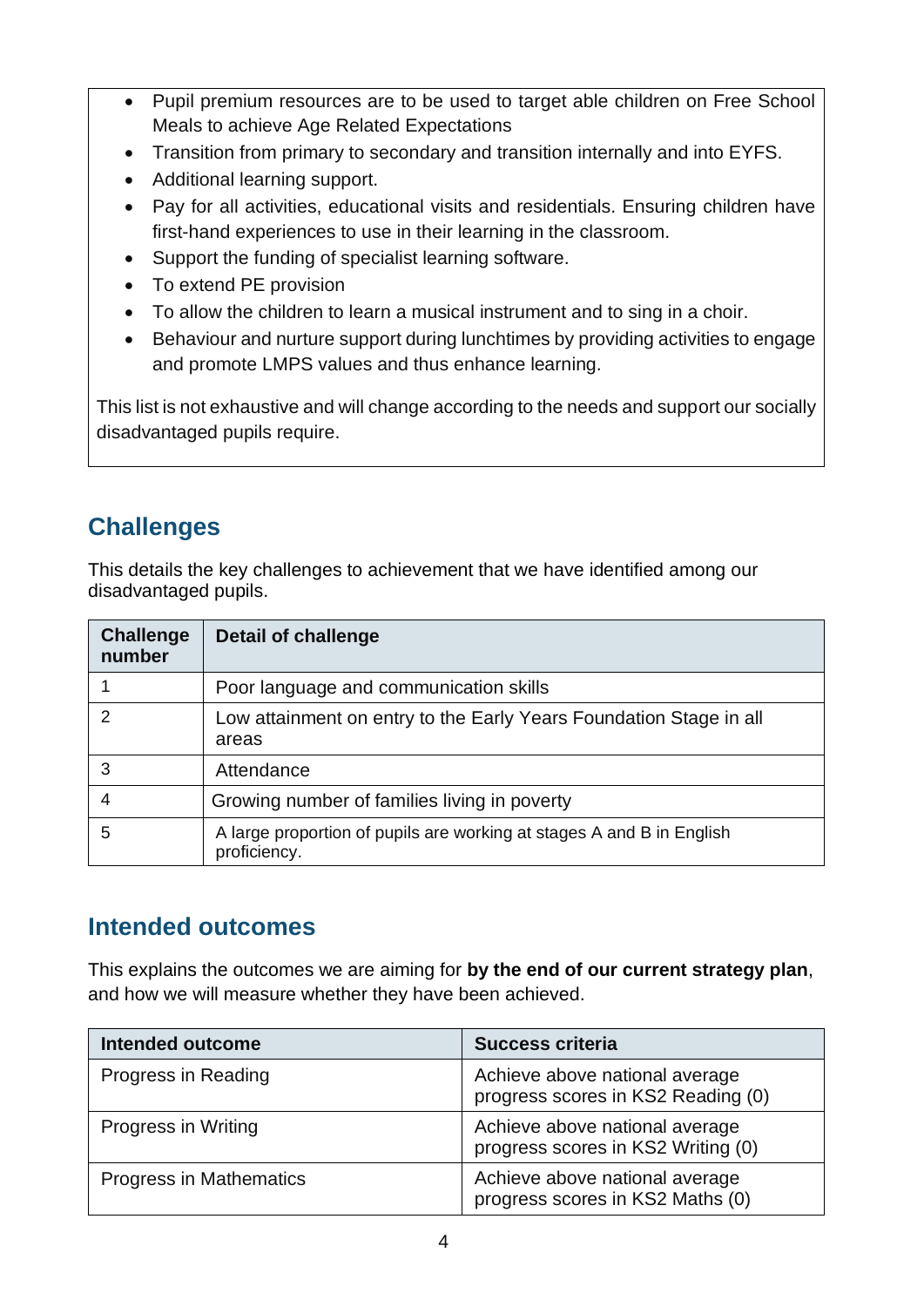| <b>Phonics</b>   | Achieve above national in the phonic<br>screening check   |
|------------------|-----------------------------------------------------------|
| Progress in EYFS | Achieve above national for GLD                            |
| Other            | Ensure attendance of disadvantaged<br>pupils is above 95% |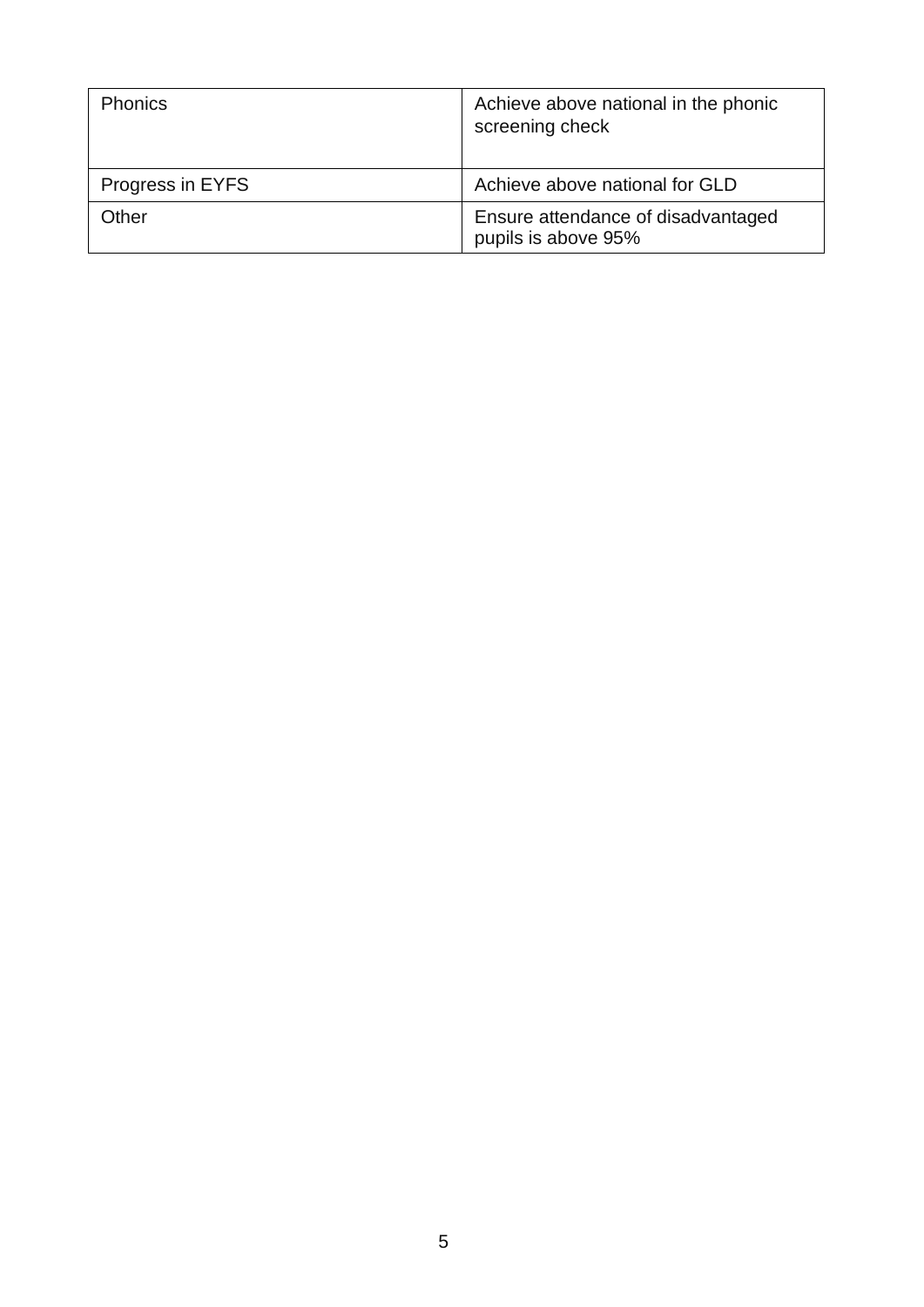# **Activity in this academic year**

This details how we intend to spend our pupil premium (and recovery premium funding) **this academic year** to address the challenges listed above.

### **Teaching (for example, CPD, recruitment and retention)**

#### **Budgeted cost: £27,735**

| <b>Activity</b>                                                  | <b>Evidence that supports this</b><br>approach                                                                                                                                                                                                                                                                                                               | <b>Challenge</b><br>number(s)<br>addressed |
|------------------------------------------------------------------|--------------------------------------------------------------------------------------------------------------------------------------------------------------------------------------------------------------------------------------------------------------------------------------------------------------------------------------------------------------|--------------------------------------------|
| Develop oracy across<br>the school                               | We now have an oracy lead who will<br>deliver training and work with Voice 21<br>to ensure pupils develop excellent oracy<br>skills. 96% of pupils have English as an<br>additional language at varying degrees<br>of proficiency. By develop a culture of<br>talk across the school, language<br>development can be supported at all<br>proficiency levels. | 1 and $5$                                  |
| <b>EAL</b> induction sessions<br>dedicated HLTA led by<br>DHT    | Staff will receive training from Hounslow<br>EAL service and materials from the Bell<br>Foundation will be used to develop an<br>understand of how the school can<br>support EAL learners at varying<br>proficiencies.                                                                                                                                       | 5                                          |
| AHT to deliver<br>training for the new<br><b>EYFS</b> curriculum | Staff will receive training to help<br>them strengthen the early years<br>curriculum in order to ensure GLD is<br>in line with national data.                                                                                                                                                                                                                | $\overline{2}$                             |
| Little Wandle<br>teaching hub for<br>phonics                     | Develop the teaching of phonics<br>across $R - \gamma$ ear 2 and use these<br>strategies to support pupils who are<br>new to English in years $3 - 6$ .                                                                                                                                                                                                      | 1, 2 and 5                                 |
| <b>AHT Pastoral support</b><br>and attendance                    | We now have an AHT dedicated to<br>pastoral support and attendance.<br>They will monitor the attendance of<br>persistently absent pupils and work<br>closely with families to provide<br>support e.g., attending before or after<br>school provision. Supporting with<br>information regarding food banks and<br>housing in the local authority.             | $3$ and $4$                                |

### **Targeted academic support (for example, tutoring, one-to-one support structured interventions)**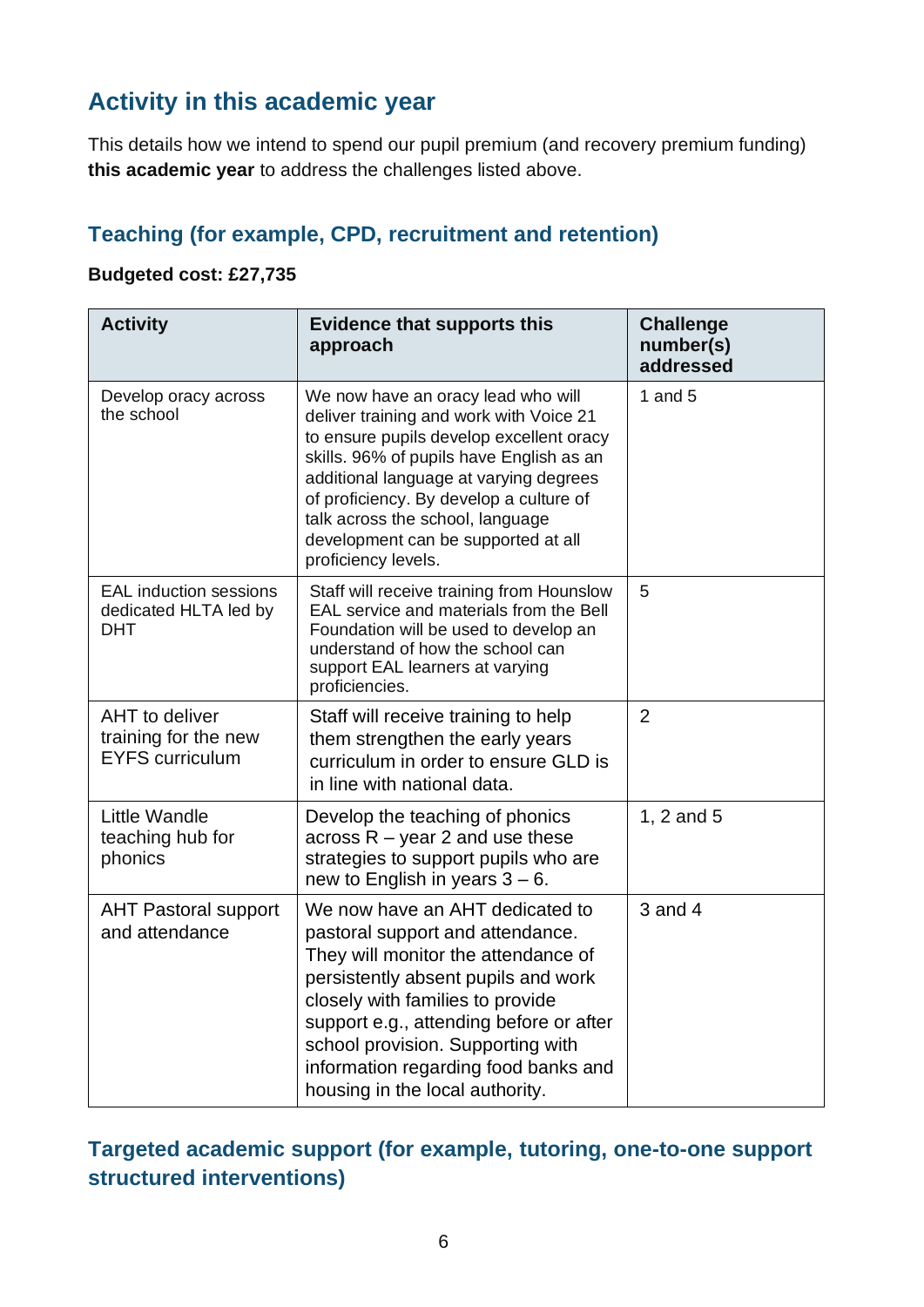### **Budgeted cost: £180,447**

| <b>Activity</b>                                                                                                                                                                                                                                                                                                                                                            | <b>Evidence that supports this</b><br>approach                                                                                                                                                                                                                                                                                                                                            | <b>Challenge</b><br>number(s)<br>addressed |
|----------------------------------------------------------------------------------------------------------------------------------------------------------------------------------------------------------------------------------------------------------------------------------------------------------------------------------------------------------------------------|-------------------------------------------------------------------------------------------------------------------------------------------------------------------------------------------------------------------------------------------------------------------------------------------------------------------------------------------------------------------------------------------|--------------------------------------------|
| <b>Boosters</b><br>Year $6 - 5 \times 75$ mins<br>per week<br>Year $5 - 2 \times 60$ mins<br>per week<br>Year $4 - 2 \times 60$ mins<br>per week<br>Year $32 \times 60$ mins<br>per week<br>Year $2 \frac{3}{2}$ 30 mins<br>per week<br>Year $1.3 \times 30$ mins<br>per week<br><b>Targeted teaching</b><br>from a teaching<br><b>specialist</b><br>Year 6 reading x 2 60 | Booster sessions across the school aim<br>to support pupils who are not working in<br>line with age related expectations.<br>They are taught by a teacher and are in<br>smaller class sizes.<br>Many of our disadvantaged pupils are<br>not supported at home, for a number of<br>reasons. Therefore, school aims to<br>provide those pupils with the support<br>the need to achieve ARE. | 1, 2 and 5                                 |
| mins per week<br>Year $5 \times 2$ 1.5 hours<br>per week<br>Year 45 hours per<br>week                                                                                                                                                                                                                                                                                      |                                                                                                                                                                                                                                                                                                                                                                                           |                                            |
| Keep up sessions 3 x<br>per week years $3-6$<br>led by HLTAs.                                                                                                                                                                                                                                                                                                              |                                                                                                                                                                                                                                                                                                                                                                                           |                                            |
| <b>Reading practice</b><br>years $R - 1 \times 3$ per<br>week 4 adults each<br>session                                                                                                                                                                                                                                                                                     |                                                                                                                                                                                                                                                                                                                                                                                           |                                            |
| Summer school x 5<br>mornings with 2<br>adults.                                                                                                                                                                                                                                                                                                                            |                                                                                                                                                                                                                                                                                                                                                                                           |                                            |
| Phonics booster<br>classes for year 1 and<br>year 2 and pupils in<br>KS2 3 x per week                                                                                                                                                                                                                                                                                      | Many of our disadvantaged pupils are<br>not adequately supported at home with<br>learning, for a number of reasons.<br>Therefore, school aims to provide those<br>pupils with the support they need to<br>achieve A.R.E. Staff delivering                                                                                                                                                 | 1,2 and 5                                  |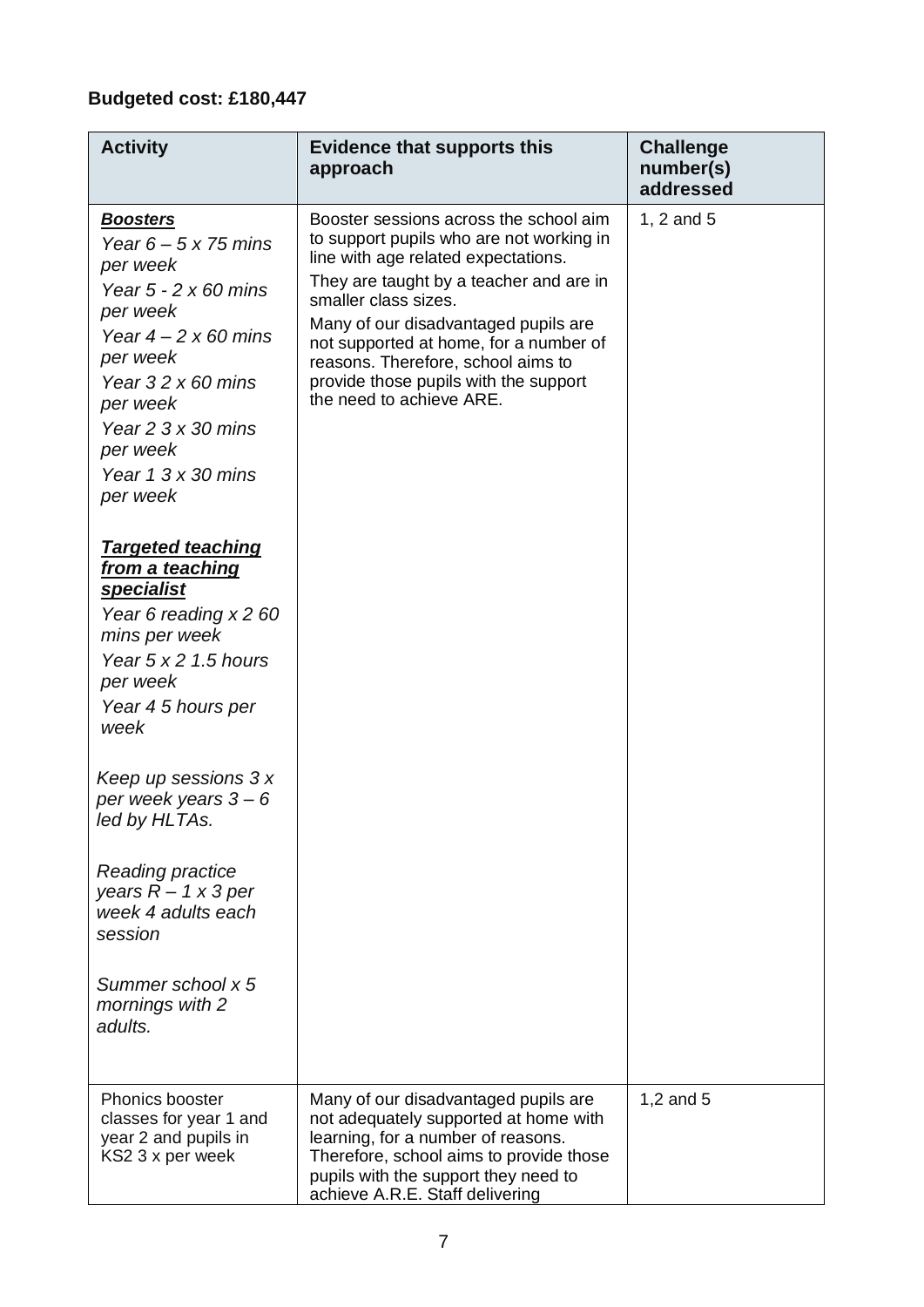| additional phonics support have had |  |
|-------------------------------------|--|
| additional training.                |  |

### **Wider strategies (for example, related to attendance, behaviour, wellbeing)**

### **Budgeted cost: £21,866**

| <b>Activity</b>                                                                                                 | <b>Evidence that supports this</b><br>approach                                                                       | <b>Challenge</b><br>number(s)<br>addressed |
|-----------------------------------------------------------------------------------------------------------------|----------------------------------------------------------------------------------------------------------------------|--------------------------------------------|
| Curriculum<br>enhancements                                                                                      | All pupils who are PP will be offered the<br>opportunity to attend trips, music<br>lessons and experiences for free. | 1, 3 and 4                                 |
| Extra administration<br>support for attendance<br>monitoring and follow<br>up led by AHT in a<br>pastoral lead. | Behaviour approaches<br>Sports/ASC provision<br>Music provision<br>Increasing attendance                             | 3 and 4                                    |

### **Total budgeted cost: £230,048**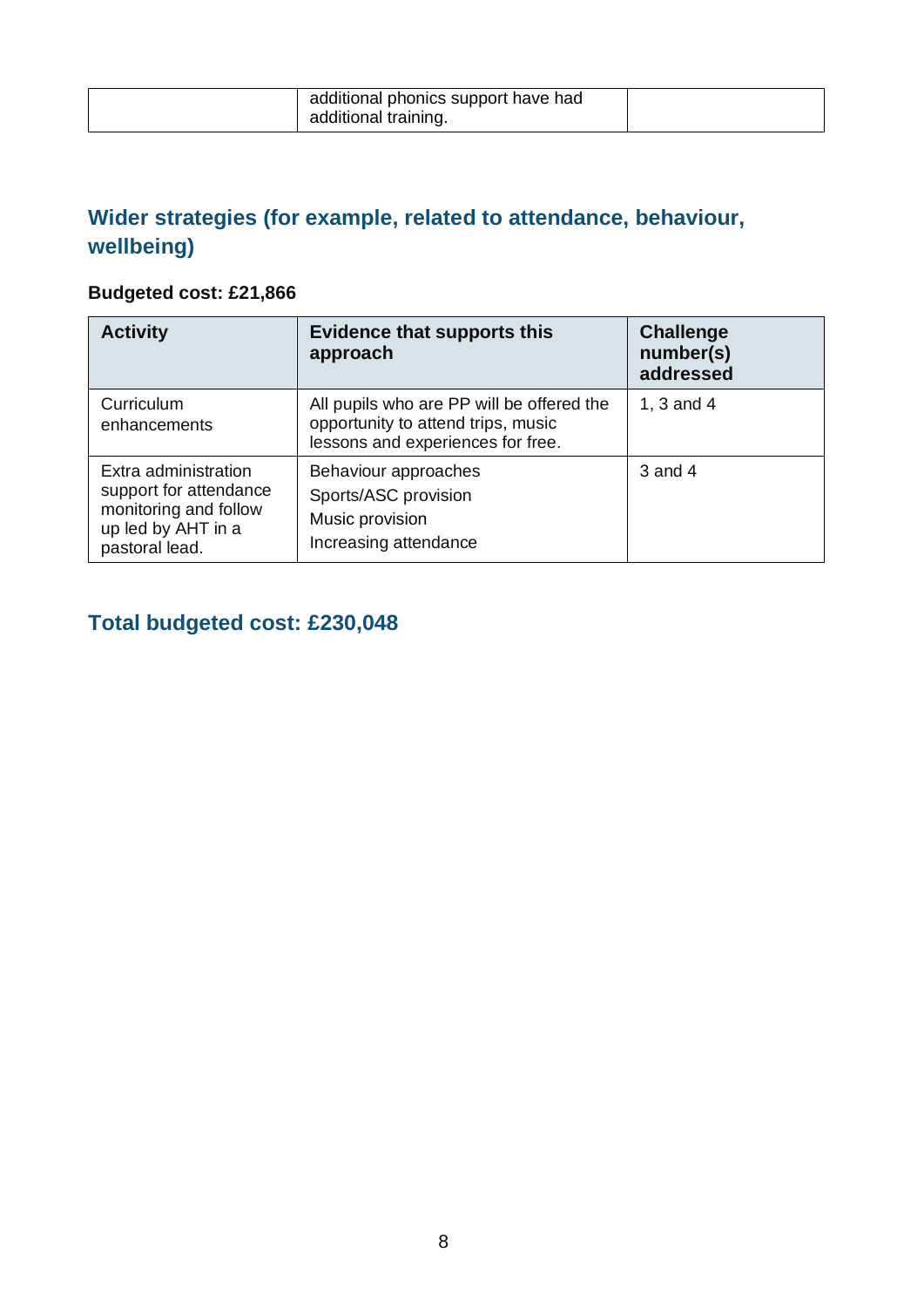# **Part B: Review of outcomes in the previous academic year**

# **Pupil premium strategy outcomes**

This details the impact that our pupil premium activity had on pupils in the 2020 to 2021 academic year.

Typically, our PP pupils perform in line with non-PP children and this is evident over time. In classes or year groups were this is not the case; pupils have also been identified as being new to English or having a learning need (SEND). If this is the case, these classes and year groups will be targeted for specific and additional learning support.

|                                | <b>Reading</b>  |                                                                       | <b>Writing</b>  |                                                                       | <b>Maths</b>    |                                                                       |
|--------------------------------|-----------------|-----------------------------------------------------------------------|-----------------|-----------------------------------------------------------------------|-----------------|-----------------------------------------------------------------------|
|                                | <b>Baseline</b> | No. and % of<br>pupils who<br>have met end<br>of year<br>expectations | <b>Baseline</b> | No. And % of<br>pupils who<br>have met end<br>of year<br>expectations | <b>Baseline</b> | No. And % of<br>pupils who<br>have met end<br>of year<br>expectations |
| <b>Total Exs</b><br>+          | $0/85 - 0%$     | 68/86 - 79%<br>With 9 NA<br>removed<br>And 2 SEN<br>68/75 - 91%       | $0/85 - 0%$     | 69/86 - 80%<br>With 9 NA<br>removed<br>And 2 SEN<br>69/75 - 92%       | $0/85 - 0%$     | 66/86 - 77%<br>With 9 NA<br>removed<br>And 2 SEN<br>66/75 - 88%       |
| <b>Greater</b><br><b>Depth</b> | $0/85 - 0%$     | 30/86 - 35%<br>With 9 NA<br>removed and<br>2 SEN<br>$30/75 - 40%$     | $0/85 - 0%$     | 22/86<br>With 9 NA<br>removed and<br>2 SEN<br>22/75 - 29%             | $0/85 - 0%$     | 27/86<br>With 9 NA<br>removed and 2<br><b>SEN</b><br>27/75 - 36%      |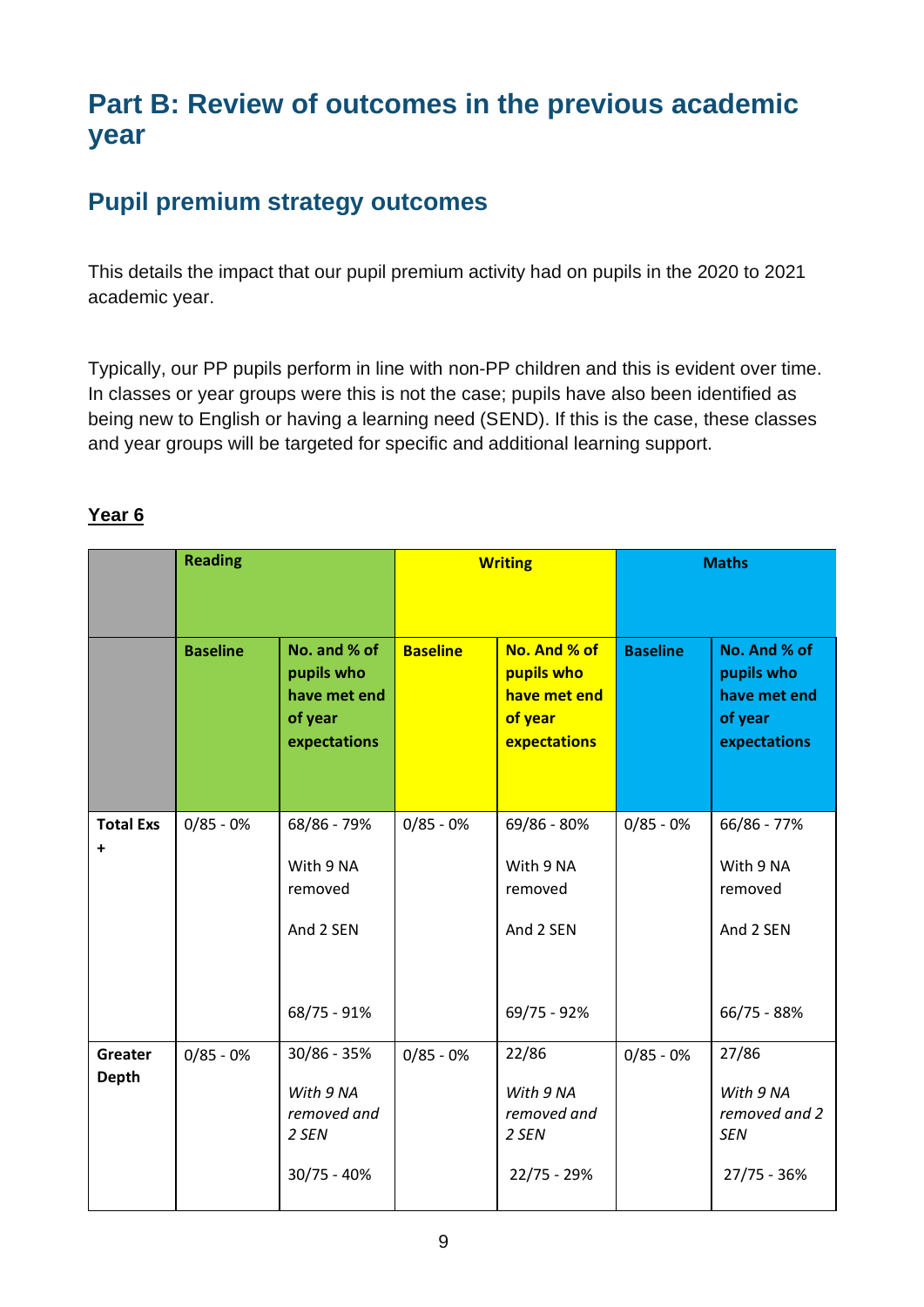| <b>PP</b> | $0/27 - 0%$ | 20/27 - 74% | $0/27 - 0%$ | 20/27 - 74% | $0/27 - 0%$ | 20/27 - 74% |
|-----------|-------------|-------------|-------------|-------------|-------------|-------------|
|           |             |             |             |             |             |             |
|           |             | 7 pupils NA |             | 7 pupils NA |             | 7 pupils NA |

|                      |                 | <b>Reading</b>                                                        |                     | <b>Writing</b>                                                        | <b>Maths</b>        |                                                                       |
|----------------------|-----------------|-----------------------------------------------------------------------|---------------------|-----------------------------------------------------------------------|---------------------|-----------------------------------------------------------------------|
|                      | <b>Baseline</b> | No. and % of<br>pupils who<br>have met end<br>of year<br>expectations | <b>Baselin</b><br>e | No. And % of<br>pupils who<br>have met end<br>of year<br>expectations | <b>Basel</b><br>ine | No. And % of<br>pupils who<br>have met end<br>of year<br>expectations |
| Total Exs +          | $0/89 - 0%$     | 63/89 - 71%                                                           | $0/89 -$<br>0%      | $61/89 - 69%$                                                         | $0/89 -$<br>0%      | 65/89 - 73%                                                           |
| <b>Greater Depth</b> | $0/89 - 0%$     | 22/89 - 25%                                                           | $0/89 -$            | 19/89 - 21%                                                           | $0/89 -$            | 22/89 - 25%                                                           |
|                      |                 |                                                                       | 0%                  |                                                                       | 0%                  |                                                                       |
| <b>PP</b>            | $0/29 - 0%$     | 17/29 - 59%                                                           | $0/29 -$            | 17/29 - 59%                                                           | $0/29 -$            | 17/29 - 59%                                                           |
|                      |                 | From the 12                                                           | 0%                  | From the 12                                                           | 0%                  | From the 12                                                           |
|                      |                 | pupils who did                                                        |                     | pupils who did                                                        |                     | pupils who did                                                        |
|                      |                 | not reach the                                                         |                     | not reach the                                                         |                     | not reach the                                                         |
|                      |                 | expected                                                              |                     | expected                                                              |                     | expected                                                              |
|                      |                 | standard 5 are                                                        |                     | standard 5 are                                                        |                     | standard 5 are                                                        |
|                      |                 | new to English,                                                       |                     | new to English,                                                       |                     | new to                                                                |
|                      |                 | 5 are SEN, 1                                                          |                     | 5 are SEN, 1                                                          |                     | English, 5 are                                                        |
|                      |                 | pupil is long                                                         |                     | pupil is long                                                         |                     | SEN, 1 pupil is                                                       |
|                      |                 | term absence                                                          |                     | term absence                                                          |                     | long term                                                             |
|                      |                 | due to medical                                                        |                     | due to medical                                                        |                     | absence due                                                           |
|                      |                 | needs and 1                                                           |                     | needs and 1                                                           |                     | to medical                                                            |
|                      |                 | pupil was at                                                          |                     | pupil was at                                                          |                     | needs and 1                                                           |
|                      |                 | LMPS in year                                                          |                     | LMPS in year 3,                                                       |                     | pupil was at                                                          |
|                      |                 | 3, left to go to<br>Pakistan and                                      |                     | left to go to<br>Pakistan and                                         |                     | LMPS in year                                                          |
|                      |                 | re-joined mid-                                                        |                     | re-joined mid-                                                        |                     | 3, left to go to<br>Pakistan and                                      |
|                      |                 | year 5.                                                               |                     | year 5.                                                               |                     | re-joined mid-                                                        |
|                      |                 |                                                                       |                     |                                                                       |                     | year 5.                                                               |
|                      |                 |                                                                       |                     |                                                                       |                     |                                                                       |

**Year 4**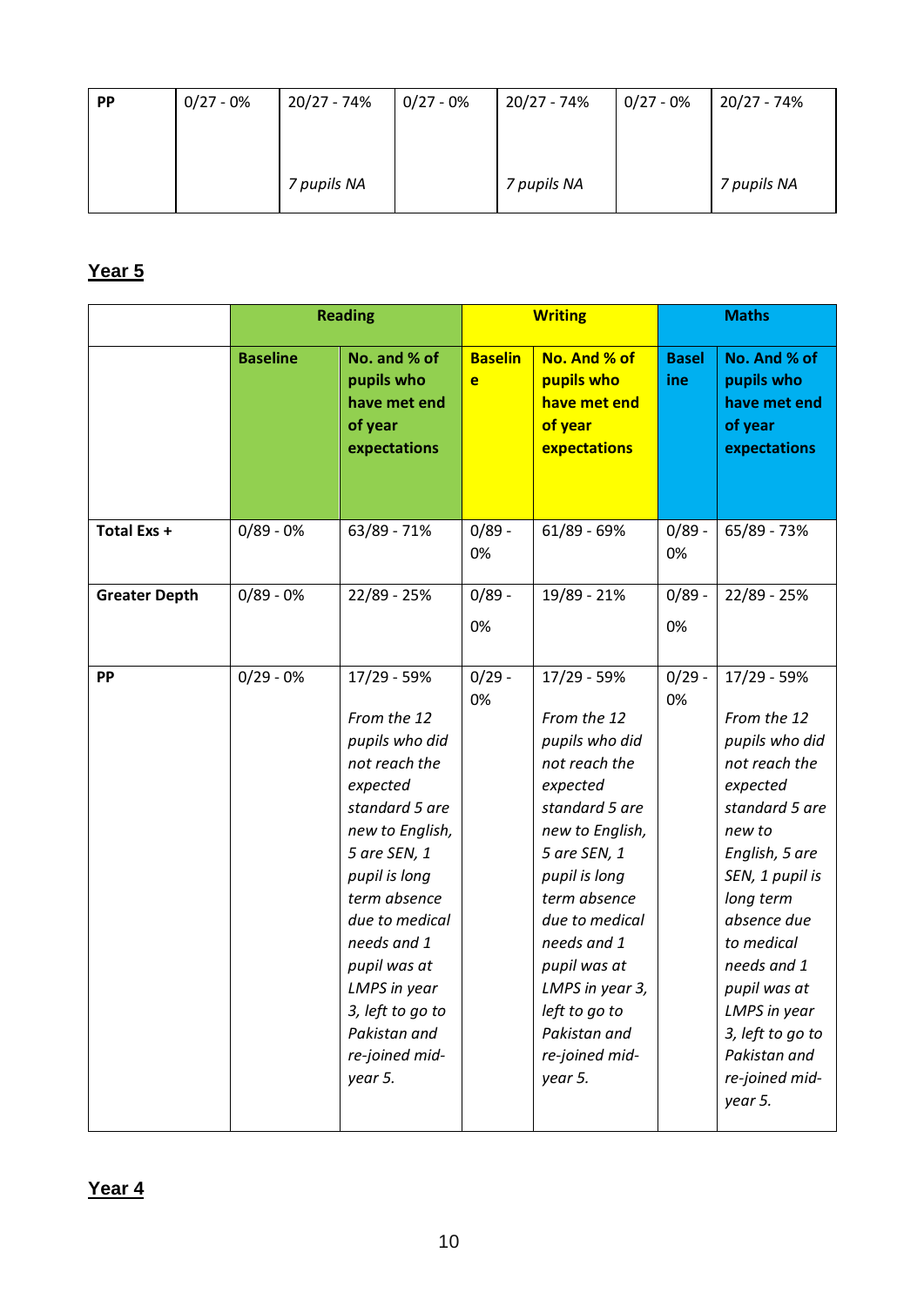|                      |                 | <b>Reading</b>                                                                                                                                 |                 | <b>Writing</b>                                                                                                                                 | <b>Maths</b>        |                                                                                                                                                         |  |
|----------------------|-----------------|------------------------------------------------------------------------------------------------------------------------------------------------|-----------------|------------------------------------------------------------------------------------------------------------------------------------------------|---------------------|---------------------------------------------------------------------------------------------------------------------------------------------------------|--|
|                      | <b>Baseline</b> | No. and % of<br>pupils who<br>have met end<br>of year<br>expectations                                                                          | <b>Baseline</b> | No. And % of<br>pupils who have<br>met end of year<br>expectations                                                                             | <b>Baseli</b><br>ne | No. And % of<br>pupils who<br>have met end<br>of year<br>expectations                                                                                   |  |
| Total Exs +          | $0/86 - 0%$     | 58/86 - 67%                                                                                                                                    | $0/86 -$<br>0%  | 44/86 - 52%                                                                                                                                    | $0/86 -$<br>0%      | 64/86 - 74%                                                                                                                                             |  |
| <b>Greater Depth</b> | $0/86 - 0%$     | 16/86 - 19%                                                                                                                                    | $0/86 - %$      | 14/86 - 16%                                                                                                                                    | $0/86 -$<br>0%      | 17/86 - 20%                                                                                                                                             |  |
| <b>PP</b>            | $0/28 - 0%$     | 15/27 - 56%<br>From the 12<br>pupils who<br>have not<br>reached the<br>expected<br>standard 4 are<br>SEND, 8 pupils<br>need to be<br>targeted. | $0/28 -$<br>0%  | $11/27 - 41%$<br>From the 16<br>pupils who have<br>not reached the<br>expected<br>standard 4 are<br>SEND, 12 pupils<br>need to be<br>targeted. | $0/28 -$<br>0%      | 18/27 - 67%<br>From the 9<br>pupils who<br>have not<br>reached the<br>expected<br>standard, 4<br>pupils are<br>SEND, 5<br>pupils need to<br>be targeted |  |

|              | <b>Reading</b>  |                                                                       | <b>Writing</b>  |                                                                       | <b>Maths</b>    |                                                                       |  |
|--------------|-----------------|-----------------------------------------------------------------------|-----------------|-----------------------------------------------------------------------|-----------------|-----------------------------------------------------------------------|--|
|              | <b>Baseline</b> | No. and % of<br>pupils who<br>have met<br>end of year<br>expectations | <b>Baseline</b> | No. And % of<br>pupils who<br>have met end<br>of year<br>expectations | <b>Baseline</b> | No. And % of<br>pupils who<br>have met end<br>of year<br>expectations |  |
| <b>Total</b> | $0/85 -$<br>0%  | 59/83 - 71%                                                           | $0/85 - 0%$     | 55/83 - 66%                                                           | $0/85 - 0%$     | 58/83 - 70%                                                           |  |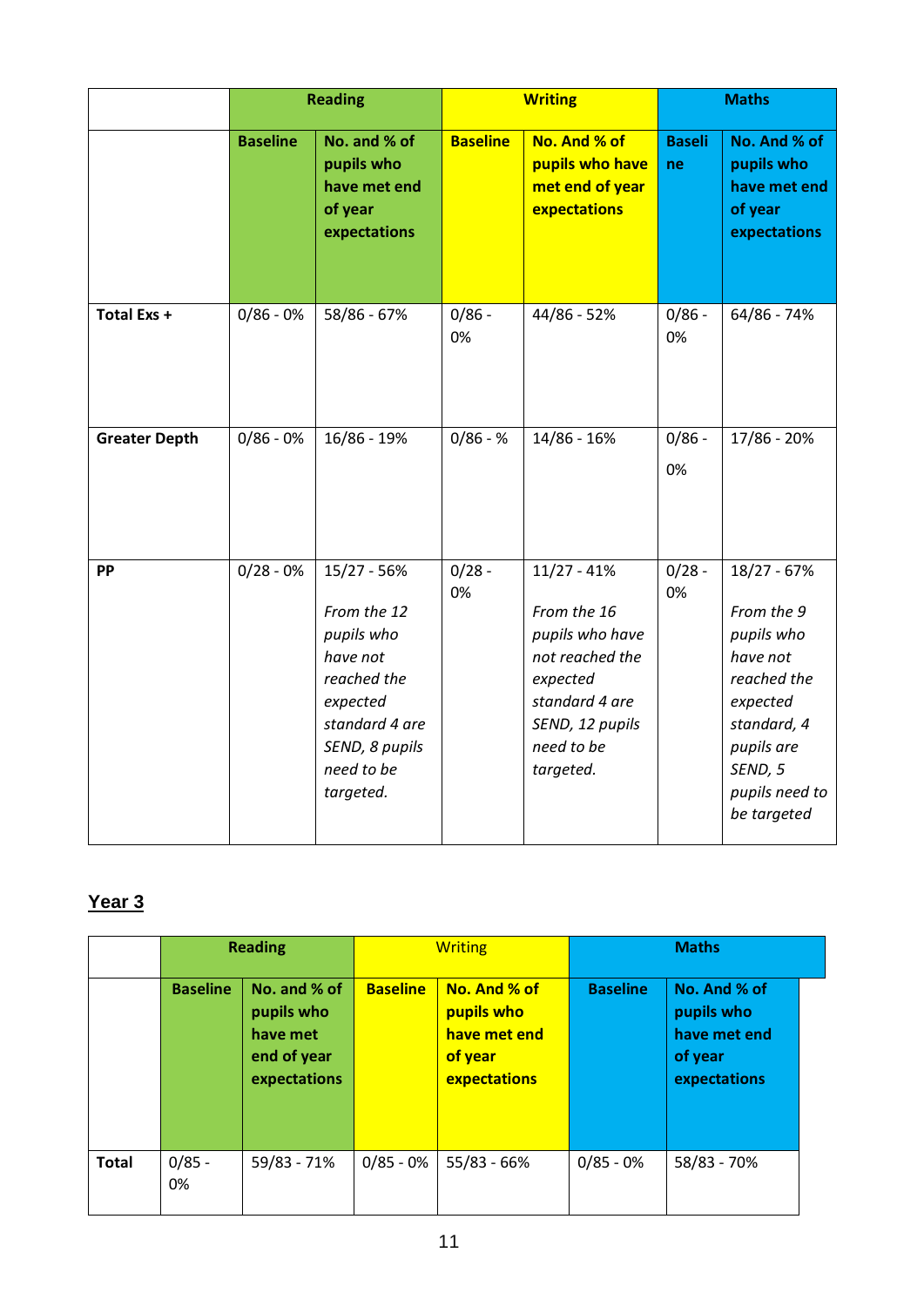| $Exs +$          |                |                                                                                                                          |             |                                                                                                                                                                            |             |                                                                                                                                                                            |
|------------------|----------------|--------------------------------------------------------------------------------------------------------------------------|-------------|----------------------------------------------------------------------------------------------------------------------------------------------------------------------------|-------------|----------------------------------------------------------------------------------------------------------------------------------------------------------------------------|
| Greater<br>Depth | $0/85 -$<br>0% | 25/83 - 31%                                                                                                              | $0/85 - 0%$ | 28/83 - 34%                                                                                                                                                                | $0/85 - 0%$ | 33/83 - 40%                                                                                                                                                                |
| <b>PP</b>        | $0/21 -$<br>0% | $13/21 - 62%$<br>From those 8<br>pupils who<br>have not<br>reached<br>expected,<br>they are new<br>to English of<br>SEN. | $0/21 - 0%$ | $10/21 - 48%$<br>From those 11<br>pupils who have<br>not reached the<br>expected<br>standards, 8 are<br>new to English<br>or SEN. 3 pupils<br>will be target in<br>year 4. | $0/21 - 0%$ | $12/21 - 58%$<br>From those 9<br>pupils who have<br>not reached the<br>expected<br>standards, 8 are<br>new to English<br>or SEN. 1 pupil<br>will be targeted<br>in year 4. |

|             | <b>Reading</b>  |                                                                                   |                 | <b>Writing</b>                                                        |                 | <b>Maths</b>                                                          |  |
|-------------|-----------------|-----------------------------------------------------------------------------------|-----------------|-----------------------------------------------------------------------|-----------------|-----------------------------------------------------------------------|--|
|             | <b>Baseline</b> | No. and % of<br>pupils who<br>have met<br>end of year<br>expectations<br>achieved | <b>Baseline</b> | No. And % of<br>pupils who<br>have met<br>end of year<br>expectations | <b>Baseline</b> | No. And % of<br>pupils who<br>have met end<br>of year<br>expectations |  |
| Total Exs + | $0/87 - 0%$     | 60/90 - 67%                                                                       | $0/87 - 0%$     | 58/90 - 64%                                                           | $0/87 -$<br>0%  | 54/90 - 60%                                                           |  |
|             |                 | There are 18                                                                      |                 | There are 18                                                          |                 | There are 18                                                          |  |
|             |                 | pupils with                                                                       |                 | pupils with                                                           |                 | pupils with                                                           |  |
|             |                 | SEND needs                                                                        |                 | SEND needs                                                            |                 | SEND needs                                                            |  |
|             |                 | in year 2 and                                                                     |                 | in year 2 and                                                         |                 | in year 2 and                                                         |  |
|             |                 | 9 pupils who                                                                      |                 | 9 pupils who                                                          |                 | 9 pupils who                                                          |  |
|             |                 | are new to                                                                        |                 | are new to                                                            |                 | are new to                                                            |  |
|             |                 | <b>English this</b>                                                               |                 | <b>English this</b>                                                   |                 | <b>English this</b>                                                   |  |
|             |                 | year.                                                                             |                 | year.                                                                 |                 | year.                                                                 |  |
|             |                 | This equates                                                                      |                 | This equates                                                          |                 | This equates                                                          |  |
|             |                 | to 27 pupils.                                                                     |                 | to 27 pupils.                                                         |                 | to 27 pupils.                                                         |  |
|             |                 | From the                                                                          |                 | From the                                                              |                 | From the                                                              |  |
|             |                 | SEND pupils,                                                                      |                 | SEND pupils,                                                          |                 | SEND pupils,                                                          |  |
|             |                 | 2 are                                                                             |                 | 2 are                                                                 |                 | 2 are working                                                         |  |
|             |                 | working at                                                                        |                 | working at                                                            |                 | at the                                                                |  |
|             |                 | the expected                                                                      |                 | the expected                                                          |                 | expected                                                              |  |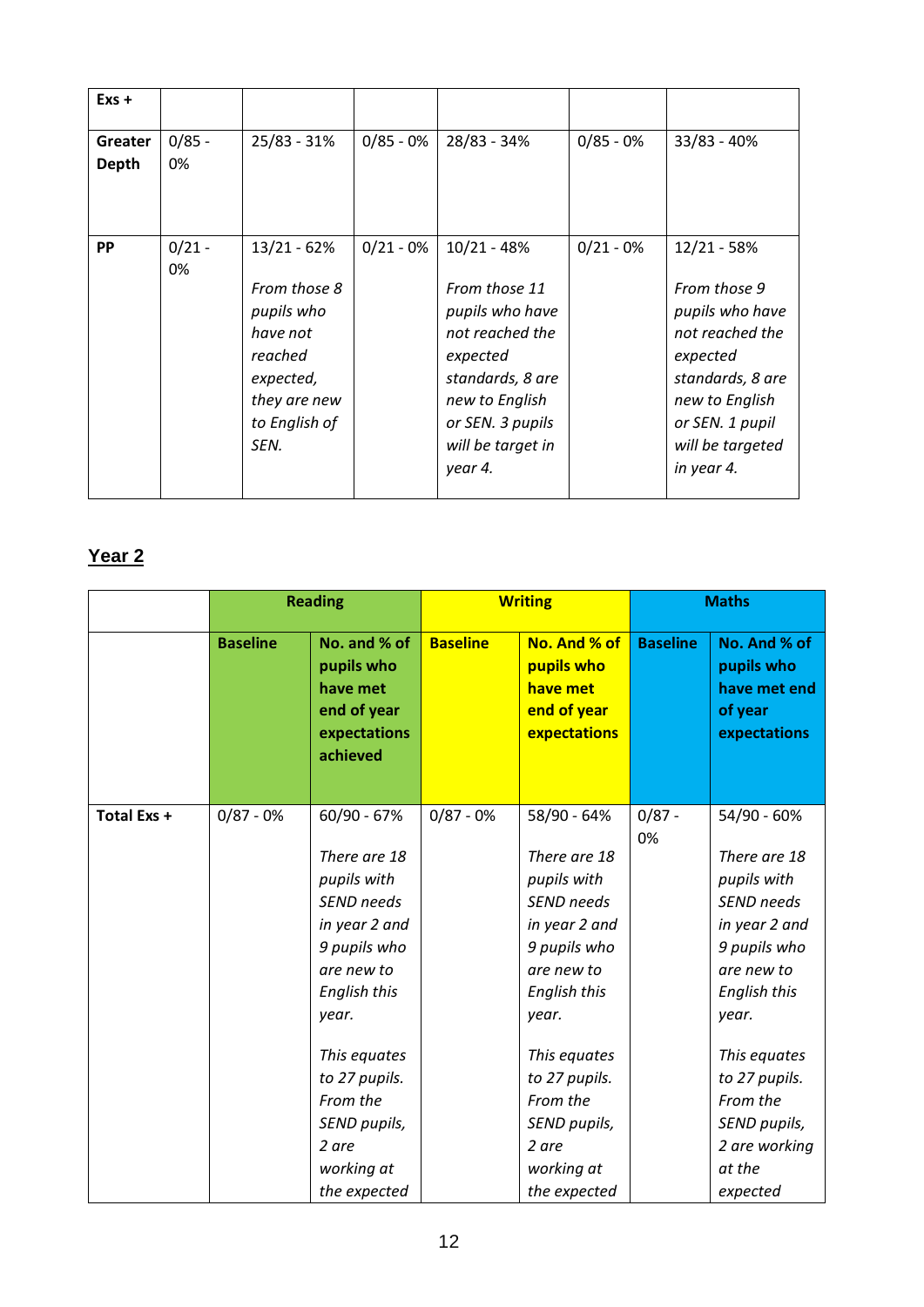|             | standard.                                       |             | standard.                                       |                | standard.                                    |
|-------------|-------------------------------------------------|-------------|-------------------------------------------------|----------------|----------------------------------------------|
|             | With these                                      |             | With these                                      |                | With these 25                                |
|             | 25 pupils                                       |             | 25 pupils                                       |                | pupils                                       |
|             | removed:                                        |             | removed:                                        |                | removed:                                     |
|             | 60/65 - 92%                                     |             | 58/65 - 89%                                     |                | 54/65 - 83%                                  |
| $0/87 - 0%$ | 21/90 - 23%                                     | $0/87 - 0%$ | 17/90 - 19%                                     | $0/87 -$       | 19/90 - 21%                                  |
|             | $21/65 - 32%$                                   |             | 17/65 - 26%                                     | 0%             | 19/65 - 29%                                  |
|             | and 7 x NA<br>removed)                          |             | (with SEND<br>and 7 x NA<br>removed)            |                | (with SEND<br>and 7 x NA<br>removed)         |
| $0/21 - 0%$ | $15/21 - 71%$                                   | $0/21 - 0%$ | 15/21 - 71%                                     | $0/21 -$<br>0% | $11/21 - 52%$                                |
|             | 5 pupils are<br>SEN 1 x long<br>term<br>absence |             | 5 pupils are<br>SEN 1 x long<br>term<br>absence |                | 5 pupils are<br>SEN 1 x long<br>term absence |
|             |                                                 | (with SEND  |                                                 |                |                                              |

|                  | <b>Reading</b>  |                                                                       | <b>Writing</b>  |                                                                       | <b>Maths</b>    |                                                                       |
|------------------|-----------------|-----------------------------------------------------------------------|-----------------|-----------------------------------------------------------------------|-----------------|-----------------------------------------------------------------------|
|                  | <b>Baseline</b> | No. and % of<br>pupils who<br>have met<br>end of year<br>expectations | <b>Baseline</b> | No. And % of<br>pupils who<br>have met end<br>of year<br>expectations | <b>Baseline</b> | No. And % of<br>pupils who<br>have met end<br>of year<br>expectations |
| Total Exs +      | $0/73 - 0%$     | 28/72 - 39%                                                           | $0/73 - 0%$     | $37/72 - 51%$                                                         | $0/73 -$<br>0%  | 39/72 - 54%                                                           |
| Greater<br>Depth | $0/73 - 0%$     | $7/72 - 10%$                                                          | $0/73 - 0%$     | $8/72 - 11%$                                                          | $0/73 -$<br>0%  | $9/72 - 13%$                                                          |
| <b>PP</b>        | $0/15 - 0%$     | $3/15 - 20%$                                                          | $0/15 - 0%$     | $3/15 - 20%$                                                          | $0/15 -$<br>0%  | $3/15 - 20%$                                                          |

### **Reception**